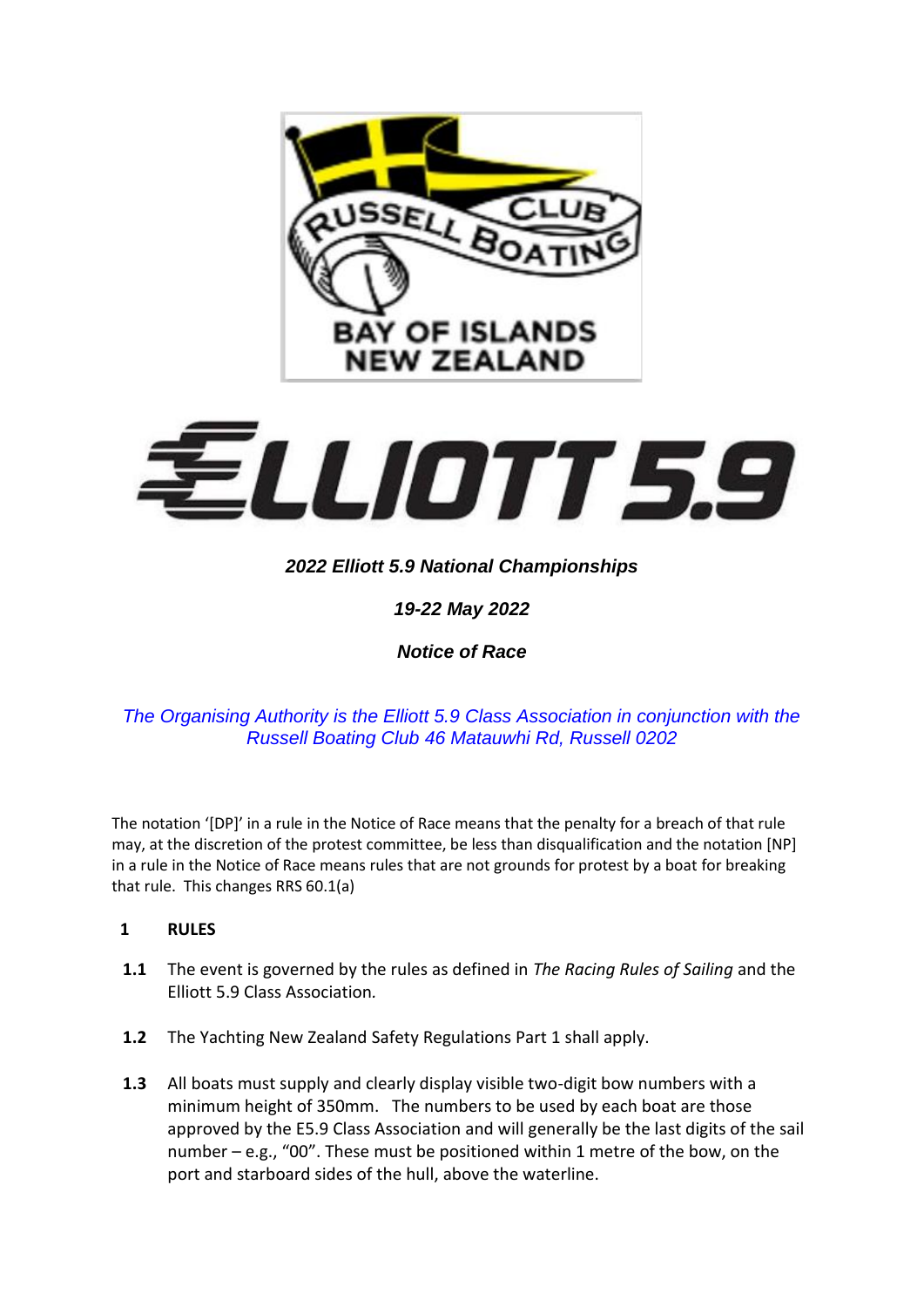## **1.4** Appendix T, Arbitration will apply.

#### **2 SAILING INSTRUCTIONS**

- **2.1** The sailing instructions will be available on the Elliott 5.9 website prior to the event. Paper copies may not be available at event venues.
- **2.2** The sailing instructions will consist of the instructions in RRS Appendix S, Standard Sailing Instructions, and supplementary sailing instructions that will be on the official notice board located at [https://elliott59.weebly.com](https://elliott59.weebly.com/traveller-series.html)

## **3 COMMUNICATION**

- **3.1** The online official notice board is located at [https://elliott59.weebly.com](https://elliott59.weebly.com/traveller-series.html)
- **3.2** On the water, the race committee will make courtesy broadcasts to competitors on VHF radio. The channel will be stated in the SIs.
- **3.3** [DP] While racing, except in an emergency, a boat shall not make voice or data transmissions and shall not receive voice or data communication that is not available to all boats.

## **4 ELIGIBILITY & ENTRY**

- **4.1** The event is open to all boats of the Elliott 5.9 class and who are current members of the class association.
- **4.2** Eligible skippers must enter via by completing the online entry form available on the Elliott Class Association website<https://elliott59.weebly.com/> and paying the required fee.

Entry fees are to be paid into the following bank account:

| Account number: | $03 - 0675 - 035023 - 00$         |                                   |  |
|-----------------|-----------------------------------|-----------------------------------|--|
| Reference:      | Surname - Boat Name - Sail Number |                                   |  |
|                 |                                   | E.g.: Smith - MyBoatFloats - 1234 |  |

**4.3** To be eligible to compete in this event each entrant and crew member shall be a financial member of a yacht club recognised by that person's national authority.

#### **5 FEES**

Entry fees are as follows:

| Class       | <b>Standard Entry Fee</b><br>until 15 May 2022 | Late Fee |  |  |  |  |
|-------------|------------------------------------------------|----------|--|--|--|--|
| Elliott 5.9 | \$150                                          | \$50     |  |  |  |  |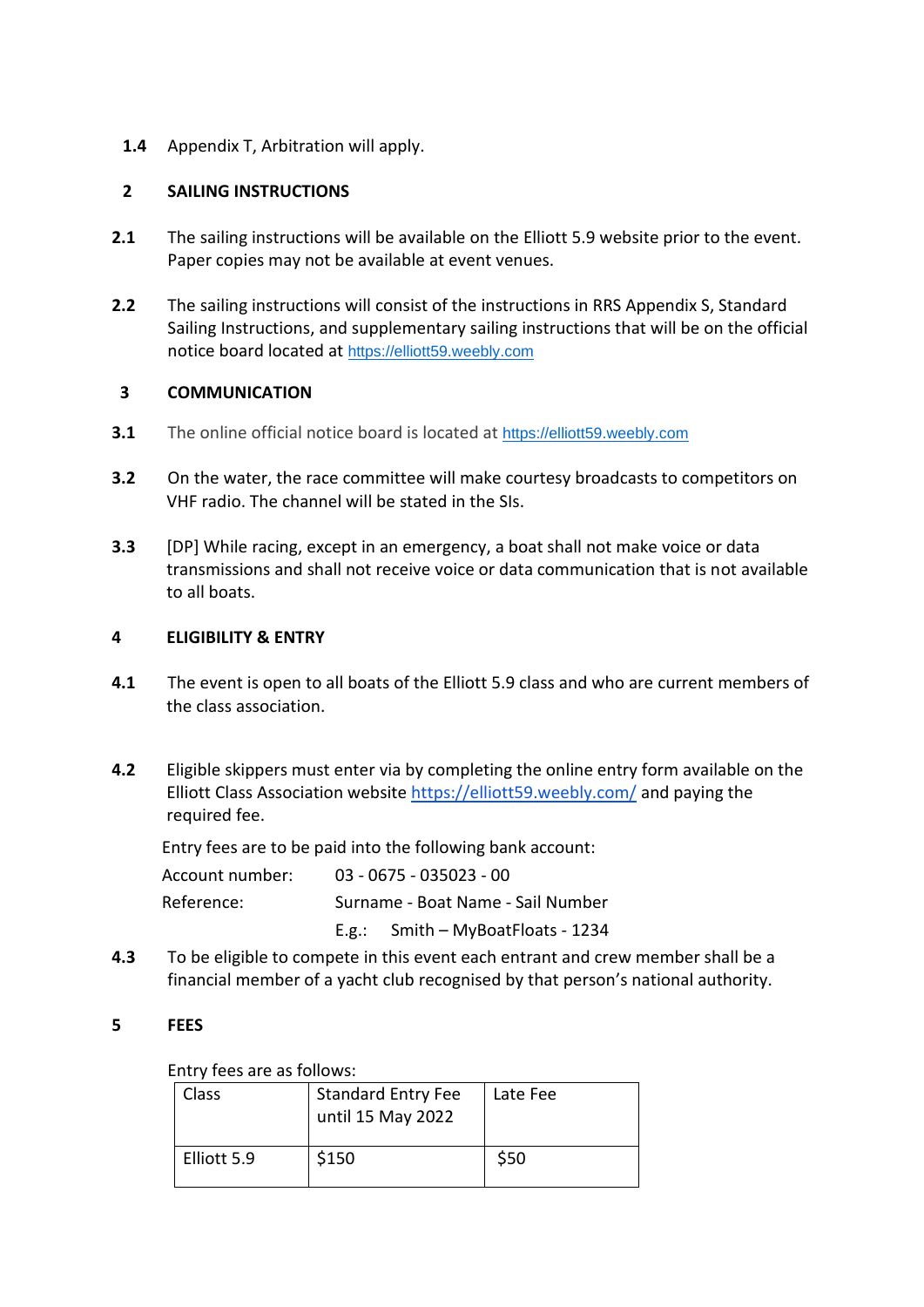#### **6 ADVERTISING**

**6.1** Boats may be required to display advertising chosen and supplied by the Class Association or individual Organising Authority.

## **7 SCHEDULE**

- **7.1** Briefing will be held at 0900hrs on the Russell Wharf
- **7.2** Dates of racing are 19, 20 and 21 May 2022.
- **7.3** Number of Races

| Class       | <b>Total Number</b> | Races per Day | Races per day | Target time |
|-------------|---------------------|---------------|---------------|-------------|
|             | Scheduled           | Scheduled     | maximum       | Minutes.    |
| Elliott 5.9 | 1 ว                 |               |               | 45          |

- **7.4** The scheduled time of the warning signal for the first race each day is 1025hrs.
- **7.5** On the last scheduled day of racing no warning signal will be made after 1430hrs.

#### **8 EQUIPMENT INSPECTION**

**8.1** Boats shall also comply with RRS 78.1 at all times while racing.

#### **9 VENUE**

**9.1** The Racing area will be described in the Sailing Instructions.

#### **10 COURSES TO BE SAILED**

- **10.1** The courses to be sailed will be windward/leeward courses.
- **10.2** The target time for each race will be 45 minutes for the leading boat.

#### **11 PENALTY SYSTEM**

**11.1** RRS 44.1 is changed so that the 'Two-Turns' penalty is replaced by the 'One-Turn' Penalty.

#### **12 SCORING**

**12.1** Five races are required to constitute a series.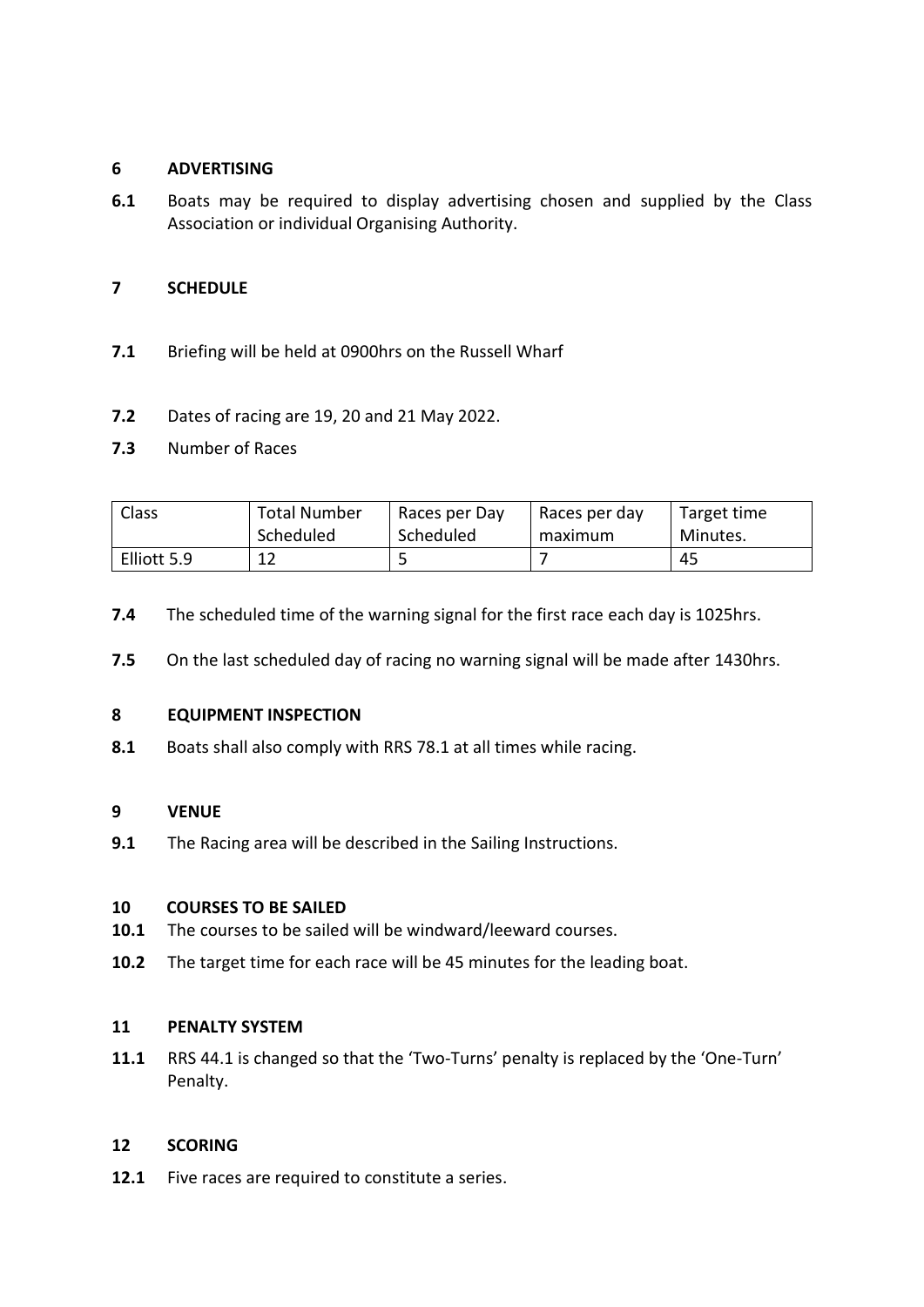**12.2** (a) When fewer than 6 races have been completed, a boat's series score will be the total of her race scores.

(b) When from 6 to 10 races have been completed, a boat's series score will be the total of her race scores excluding her worst score.

#### **13 SUPPORT PERSON VESSELS**

**13.1** [DP] Support vessels are permitted but may be subject to restrictions and must comply with all local bylaws.

#### **14 LAUNCHING & BERTHAGE**

**14.1** Launching will be at the Russell Boat Ramp. Berthage during the regatta will be provided by the Class Association. This is a wet sail regatta. Once boats are in water they are not be cleaned or removed from water unless permission granted from race officer. This may change if weather deteriorates

#### **15 RISK STATEMENT**

**15.1** RRS 3 states: 'The responsibility for a boat's decision to participate in a race or to continue to race is hers alone.' By participating in this event each competitor agrees and acknowledges that sailing is a potentially dangerous activity with inherent risks. These risks include strong winds and rough seas, sudden changes in weather, failure of equipment, boat handling errors, poor seamanship by other boats, loss of balance on an unstable platform and fatigue resulting in increased risk of injury. **Inherent in the sport of sailing is the risk of permanent, catastrophic injury or death by drowning, trauma, hypothermia or other causes.**

#### **16 INSURANCE**

**16.1** Each participating boat shall be insured with valid third-party liability insurance with a minimum cover of \$1,000,000.00 per incident or the equivalent. Certificate of insurance is to be presented at registration.

#### **17 PRIZES**

**17.1** Prizes may be awarded at the discretion of the Class Association or the Organizing Authority.

#### **18 FURTHER INFORMATION**

For further information please contact:

Class Association